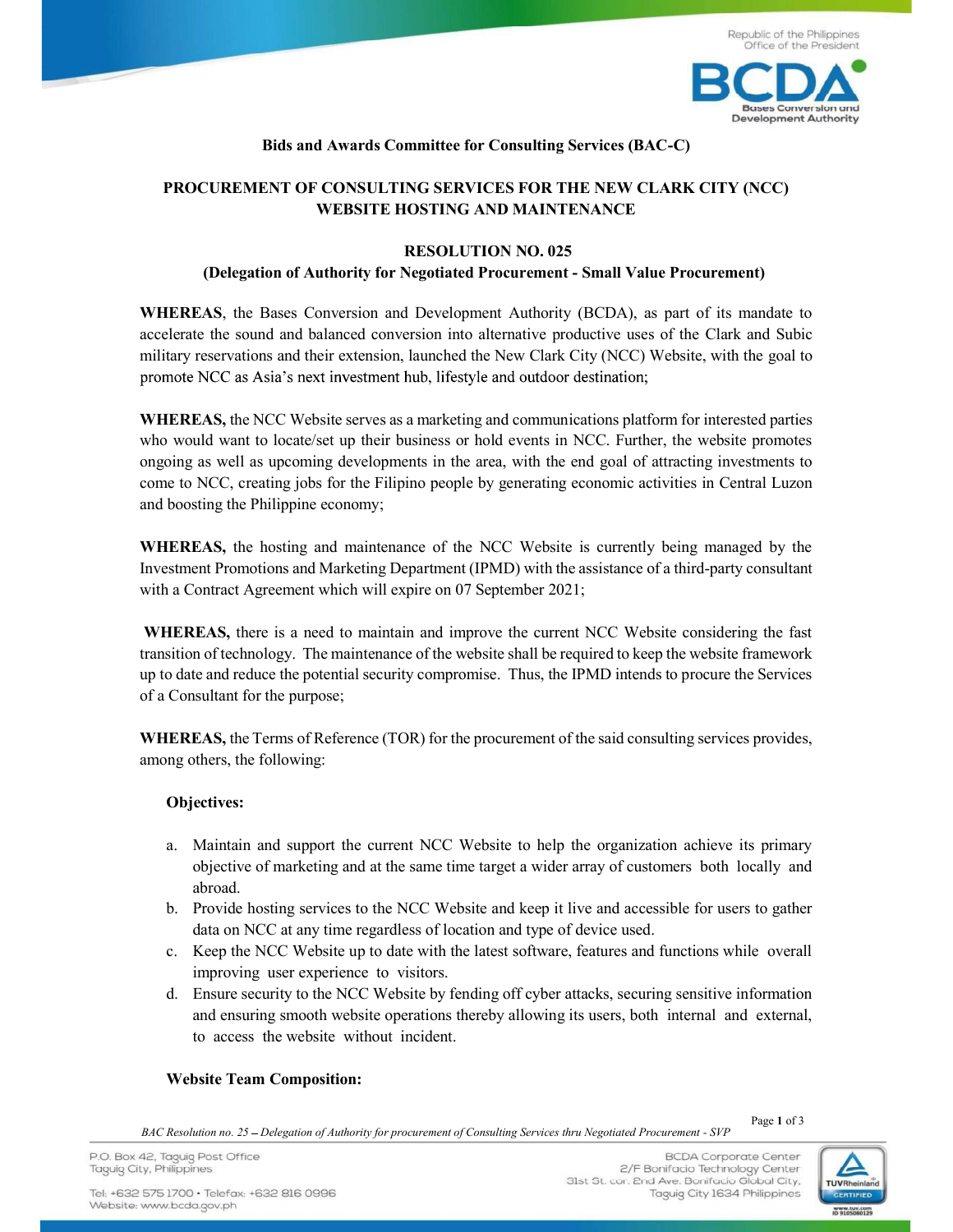

- a. One  $(1)$  Account Manager dedicated to the BCDA account and on call by BCDA to ensure delivery of quality output and timely execution of the plan.
- b. One (1) Lead Programmer/Full Stack Developer dedicated to managing the coding, backend programming and database development of the website including infrastructure, system design, business process logic and website security.
- c. One (1) User Interface/User Experience (UI/UX) Designer  $-$  visual thought leader skilled at leading the creative process and the creative team, from concept to execution and being able to provide structural design solutions.

WHEREAS, in a memorandum dated 12 August 2021, the President and CEO approved the procurement of Consulting Services for NCC Website Hosting and Maintenance with an approved budget of One Million Pesos (Php1,000,000.00), inclusive of all applicable taxes, fees and incidental charges, for the period of one (1) year;

WHEREAS, in a memorandum to BAC-C dated 17 August 2021, the IPMD requested that the said procurement be delegated to the end-user/IPMD through Small Value Procurement under Negotiated Procurement, specifically Section 53.9 of the 2016 RIRR of R.A. 9184;

WHEREAS, Section 53 of the RIRR of R.A. 9184 provides that the Negotiated Procurement is a method of procurement of Goods, Infrastructure Projects and Consulting Services, whereby the Procuring Entity directly negotiates a contract with a technically, legally and financially capable supplier, contractor or consultant in any of the following cases:

 $\alpha x$ 

 53.9. Small Value Procurement. Procurement of Goods, Infrastructure Projects and Consulting Services, where the amount involved does not exceed the threshold prescribed in Annex "H" of this IRR: xxx."

WHEREAS, Section V(D)(8)(a) of Annex H of RIRR of R.A. 9184 defines Small Value Procurement as the procurement of (a) goods not covered by Shopping under Section 52 of the IRR of RA 9184, (b) infrastructure projects, and (c) consulting services, where the amount involved does not exceed the following threshold:

 For NGAs, GOCCs, GFIs, SUCs, and Autonomous Regional Government, One Million Pesos  $(PI, 000, 000)$ "

**Xxx** 

WHEREAS, Section IV  $(J)$  – Delegation of Authority under Annex H of RIRR of R.A. 9184 provides that, the conduct of Shopping and Negotiated Procurement under Emergency Cases, Small Value Procurement and Lease of Real Property and Venue may be delegated to the End-user unit or any other appropriate bureau, committee, or support unit duly authorized by the BAC through a Resolution approved by the HOPE;

NOW, THEREFORE, foregoing considered, we, the Members of the Bids and Awards Committee for Consulting Services (BAC-C), hereby RESOLVE as it is hereby RESOLVED to recommend the following:

Page 2 of 3

BAC Resolution no. 25 Delegation of Authority for procurement of Consulting Services thru Negotiated Procurement - SVP



P.O. Box 42, Taguig Post Office Taguig City, Philippines